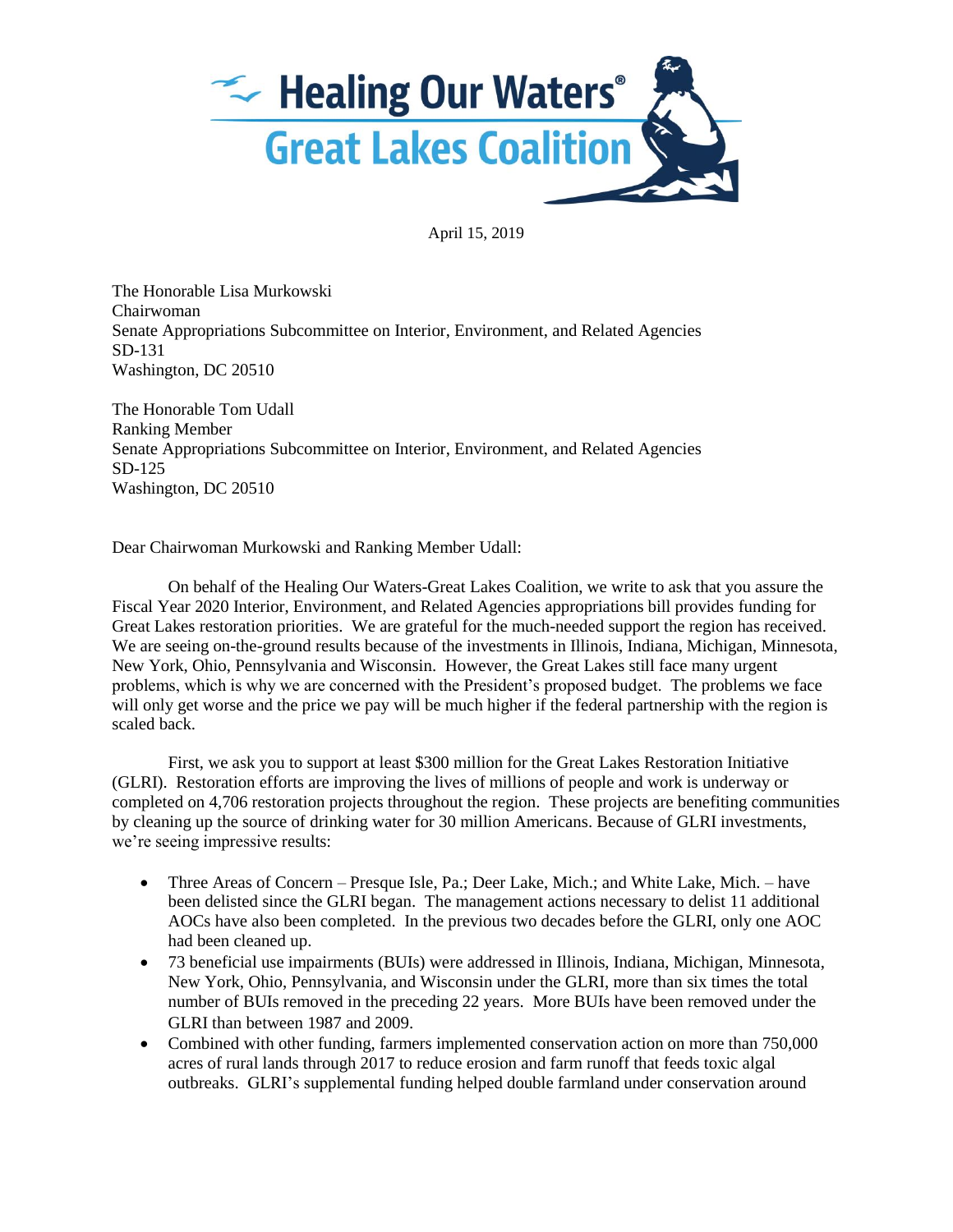Western Lake Erie, Saginaw Bay, and Green Bay, reducing projected phosphorus runoff by nearly 770,000 pounds.

• Over 5,000 river miles have been cleared of dams and barriers resulting in fish swimming into stretches of river where they have been absent for decades.

Second, we ask you to support other Great Lakes programs that are the foundation upon which the success of the GLRI is built. We support the continued investment in the Great Lakes Science Center, a facility operated by the U.S. Geological Survey for essential ecosystem assessment and fisheries management research. We urge you to support the Science Center's work at \$17.5 million in the new fiscal year (a level consistent with that proposed by H.R. 1023, Great Lakes Fishery Research Authorization Act of 2019). Furthermore, the Great Lakes Fish and Wildlife Restoration Act grant program operated by the U.S. Fish and Wildlife Service enhances cooperative conservation and regional habitat restoration efforts. The program in recent years has funded state and local efforts to restore fish and wildlife habitats and improve water quality in addition to providing grants for dam removals and wetland restorations. We support funding the program at \$8 million to address the great need that exists. Previous funding levels only supported 17% of proposals between 2011 and 2018.

Third, the threat of aquatic invasive species, like Asian carp, is real and persistent in our region. To keep Asian carp out of the Great Lakes we ask Congress to fully fund all actions taken as part of the FY2018 Asian Carp Action Plan, adjusted to reflect the Asian carp threat and agency need. We urge Congress to provide \$25 million for the establishment of the new Great Lakes and Lake Champlain Invasive Species Monitoring program created last year by the Frank LoBiondo Coast Guard Authorization Act of 2018 (P.L. 115-282). Funding the program's establishment within the Great Lakes National Program Office will be a critical step to coordinating efforts to monitor and detect the introduction and spread of aquatic nuisance species into and within both systems, as well as informing, assisting, and managing prevention and response actions. Additionally, we ask Congress to sustain funding for existing programs. For example, we support \$11 million for the U.S. Fish and Wildlife Service to continue leading monitoring efforts and implementing control and eradication tools and techniques. We also support \$8 million for the U.S. Geological Survey to fund further research into early detection practices and control technologies critical to slowing and responding to the range expansion of these threats to the basin.

Fourth, the successes of Great Lakes restoration efforts are based upon an array of critical national and other federal programs. Without these our region will fall short of our restoration goals, particularly if the federal agencies that are vital partners in our region see significant cuts to their essential functions. The Environmental Protection Agency, the Fish and Wildlife Service, the U.S. Geological Survey, the National Park Service, and other bureaus within the Department of the Interior work hand in hand with Great Lakes states, cities, industries, Tribes, and non-governmental organizations. In providing critical administrative and programmatic support they help us ensure the success of both the GLRI and other restoration activities. Cuts to programs at the EPA and the Department of the Interior as proposed by the administration that are critical to protecting our waters, conserving our natural resources, and safeguarding public health are unacceptable.

Of great concern are the proposed cuts to programs that seek to address the growing need for water infrastructure investment. Communities across the Great Lakes region continue to grapple with crumbling, antiquated drinking water and wastewater infrastructure and are faced with a staggering \$179 billion in needed improvements, upgrades, and repairs over the next 20 years. The problem in urban and rural water systems and in economically disadvantaged communities is particularly acute, underscoring an urgency to address these issues for everyone. Sewer overflows pour millions of gallons of raw sewage into the Great Lakes and lead drinking water pipes threaten the health of families. The Clean Water and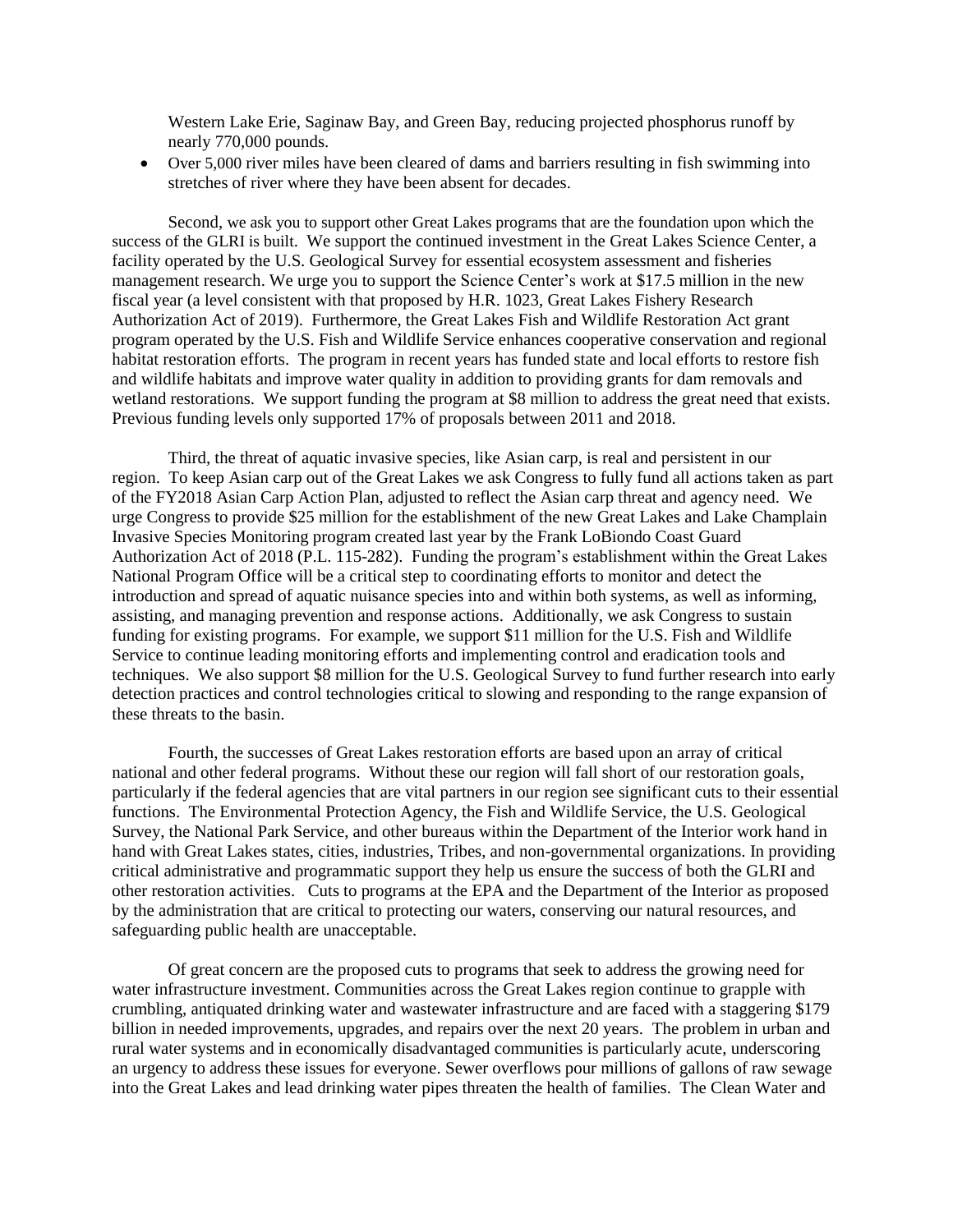Drinking Water State Revolving Funds (SRFs) are two key sources of funds that communities depend on for financing to implement costly, but critical, wastewater and drinking water infrastructure projects necessary to address these threats. We urge you to at least triple the funding for both the Clean Water State Revolving Fund (CWSRF) and the Drinking Water State Revolving Fund to \$5.1 billion and \$3.5 billion respectively. Additionally, we ask that Congress fully fund the newly reauthorized EPA Sec. 221 Sewer Overflow and Stormwater Reuse Municipal Grants program at \$225 million. These grants will directly help localities finance and sustainably address the threat of sewer overflows and polluted stormwater runoff to our waterways.

Furthermore, an array of grant programs administered by the EPA are essential in providing clean drinking water and improving infrastructure important for economic growth. We urge Congress to continue to fund the EPA Sec. 106 and 319 programs at \$231 and \$171 million respectively. Cutting or eliminating these categorical grants, as the budget request proposes, would eliminate hundreds of federally-funded positions in state agencies that have the delegated responsibility to enforce critical laws like the Clean Water Act and the Safe Drinking Water Act. This would hamper the ability of states to develop and operate their water quality standards, NPDES permit systems, and nonpoint source management programs; all programs critical to public.

Investments in Great Lakes restoration create jobs and lead to long-term economic benefits for the Great Lakes states and the country. A report last fall from economists at the University of Michigan, Central Michigan University, and Duke University demonstrated that the Great Lakes Restoration Initiative's (GLRI) ecological investments are resulting in significant economic benefits. The study showed that for every \$1 the GLRI invested through 2016 to clean up toxic hot spots in Areas of Concern (AOC), control invasive species, restore wildlife habitat, protect wetlands, and reduce harmful algae the investment will produce more than \$3 in additional economic activity regionwide through 2036. This new research demonstrated that the GLRI is creating new real estate and commercial development - particularly on water fronts. This is in addition to leading a resurgence in water-based, outdoor recreation and increasing tourism across the region, increasing housing options and home values, and an increasing number of young people staying in or relocating to Great Lakes communities.

However, there is still much work that needs to be done. Aging sewers, invasive species, and toxic pollutants are just a few of the pervasive threats that impact the region, endangering human and wildlife health, lowering property values, and hurting the region's economy. Cutting funding will slow restoration efforts, allowing problems to get worse and making them more expensive to solve. Ultimately, cutting spending on the Great Lakes won't save money—it will cost the nation more. As the source of drinking water for 30 million people, the nation cannot afford to stop protecting and restoring the Great Lakes.

Now is not the time to scale back our nation's commitment to restore the Great Lakes environment and economy. Progress is being made and we are seeing results. For the economy and the environment, please make sure that the fiscal year 2020 appropriations bill provides at least \$300 million for the GLRI; water infrastructure funding is at least tripled for the Clean Water SRF and the Drinking Water SRF; and the Asian carp action plan is fully funded.

If you have questions regarding this request, please do not hesitate to have your staff contact our coalition's policy director, Chad Lord, at 202-454-3385 or [clord@npca.org.](mailto:clord@npca.org)

Sincerely,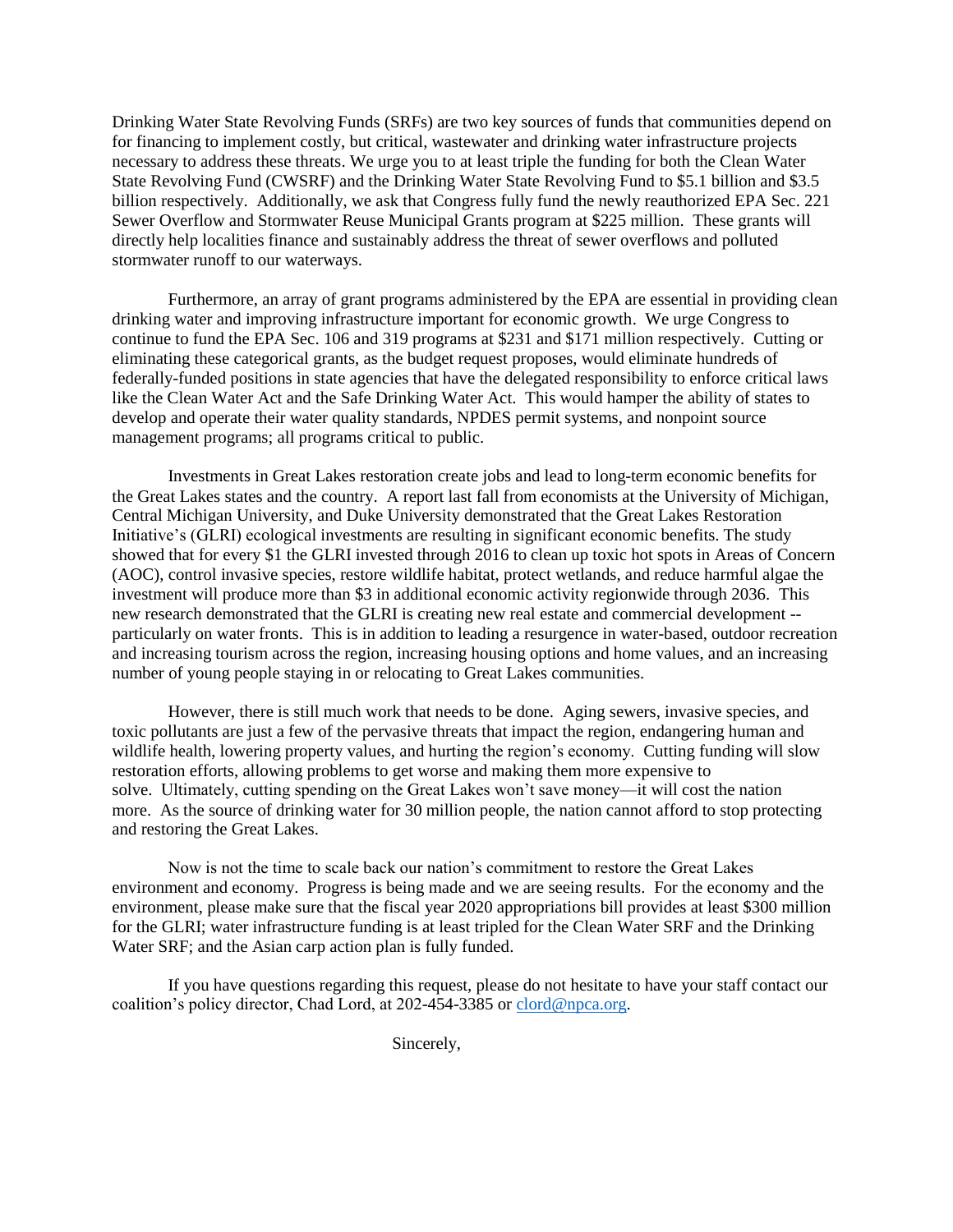Patricia Siemen, OP Prioress Adrian Dominican Sisters

Molly Flanagan Vice President, Policy Alliance for the Great Lakes

Katie Rousseau Director, Clean Water Supply - Great Lakes American Rivers

Erin McGrath Policy Manager Audubon New York

Mark Silo Conservation Chair Audubon Society of the Capital Region

Tom Conway Regional Program Manager BlueGreen Alliance

Melissa Fratello Executive Director Buffalo Audubon SOciety

Lisa Curtis President Central Westchester Audubon Society

William A Ostrander President Chemung Valley Audubon Society

Mary Smith Communications Coordinator Church Women United in New York State Brian Smith Associate Executive Director Citizens Campaign for the Environment

Barbara J. Warren Executive Director Citizens' Environmental Coalition

Steve Schultz Program Coordinator Clean Water Action Minnesota

Mark Redsten President Clean Wisconsin

Bryan Stubbs Executive Director Cleveland Water Alliance

Rob Mrowka President Concerned Citizens of Cattaraugus County

Nels Paulsen Policy Director Conservation Minnesota

Amy S. Beyer **Director** Conservation Resource Alliance

Mike Griffin Executive Director County Executives of America

Bill Schleizer CEO Delta Institute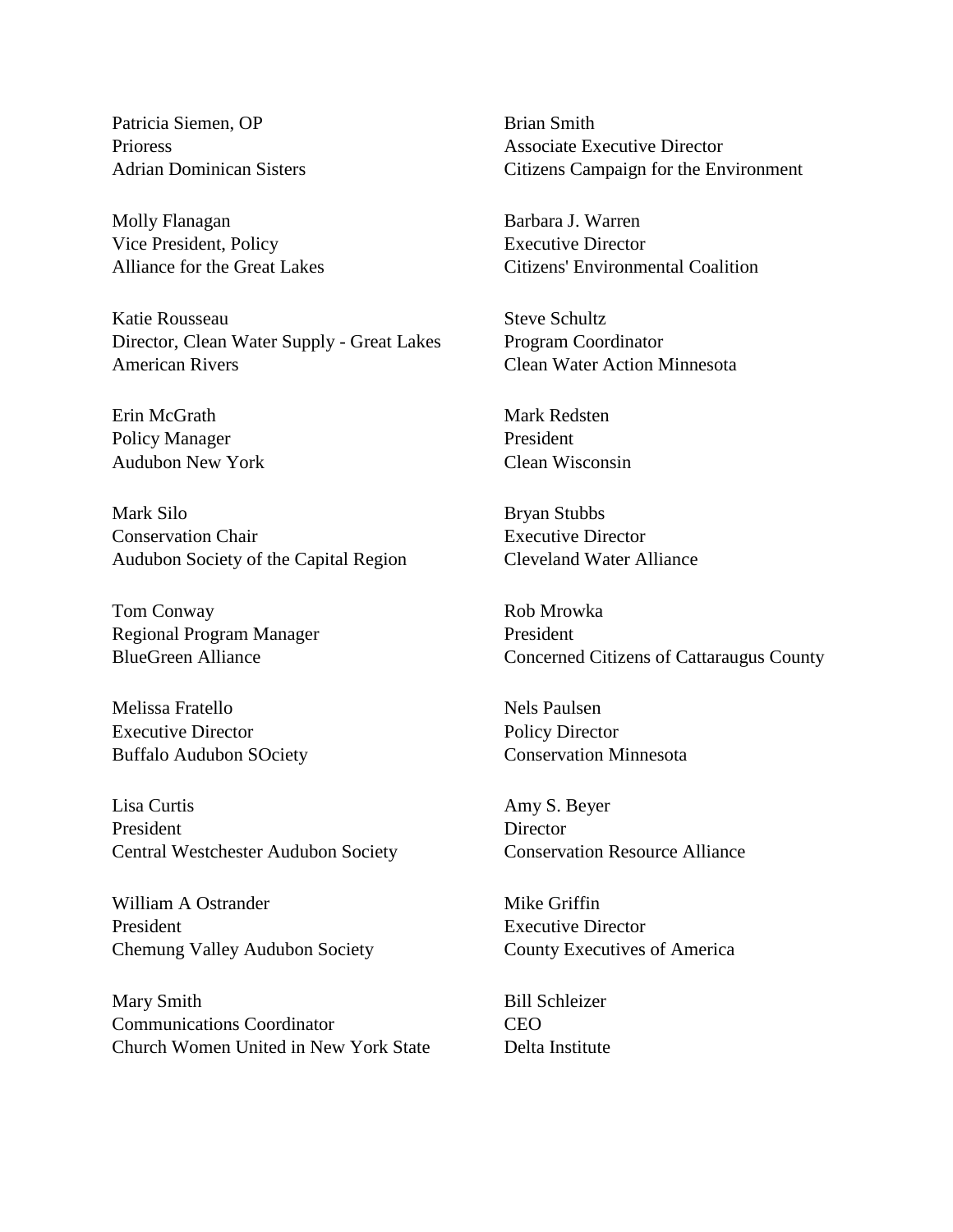James N. Bull Environmental Policy Coordinator Detroit Audubon

Kyle Rorah Acting Regional Director of Public Policy Ducks Unlimited, Inc.

Leann Sestak Director of Communication Environment Erie

Tim Schaefer State Director Environment Minnesota

Howard Learner Executive Director Environmental Law and Policy Center

Liz Kirkwood Executive Director For Love of Water (FLOW)

John Turner Conservation Chairperson Four Harbors Audubon Society

Jessica Schultz Executive Director Fox-Wolf Watershed Alliance

Jill Ryan Executive Director Freshwater Future

Margaret Frisbie Executive Director Friends of the Chicago River Jeff Reece President Friends of the St. Joe River Association

Mike Carlson Executive Director Gathering Waters: Wisconsin's Alliance for Land Trusts

June Summers President Genesee Valley Audubon SSociety

Kelli Paige Executive Director Great Lakes Observing System

Stephanie Prellwitz Executive Director Green Lake Association

Ivan J Hack Jr Chapter president Headwaters Chapter Izaak Walton League of America

Sr. Rose Therese Nolta, SSpS Justice and Peace Coordinator Holy Spirit Missionary Sisters - USA-JPIC

Indra Frank Director of Environmental Health and Water **Policy** Hoosier Environmental Council

Michael Bochnik President Hudson River Audubon Society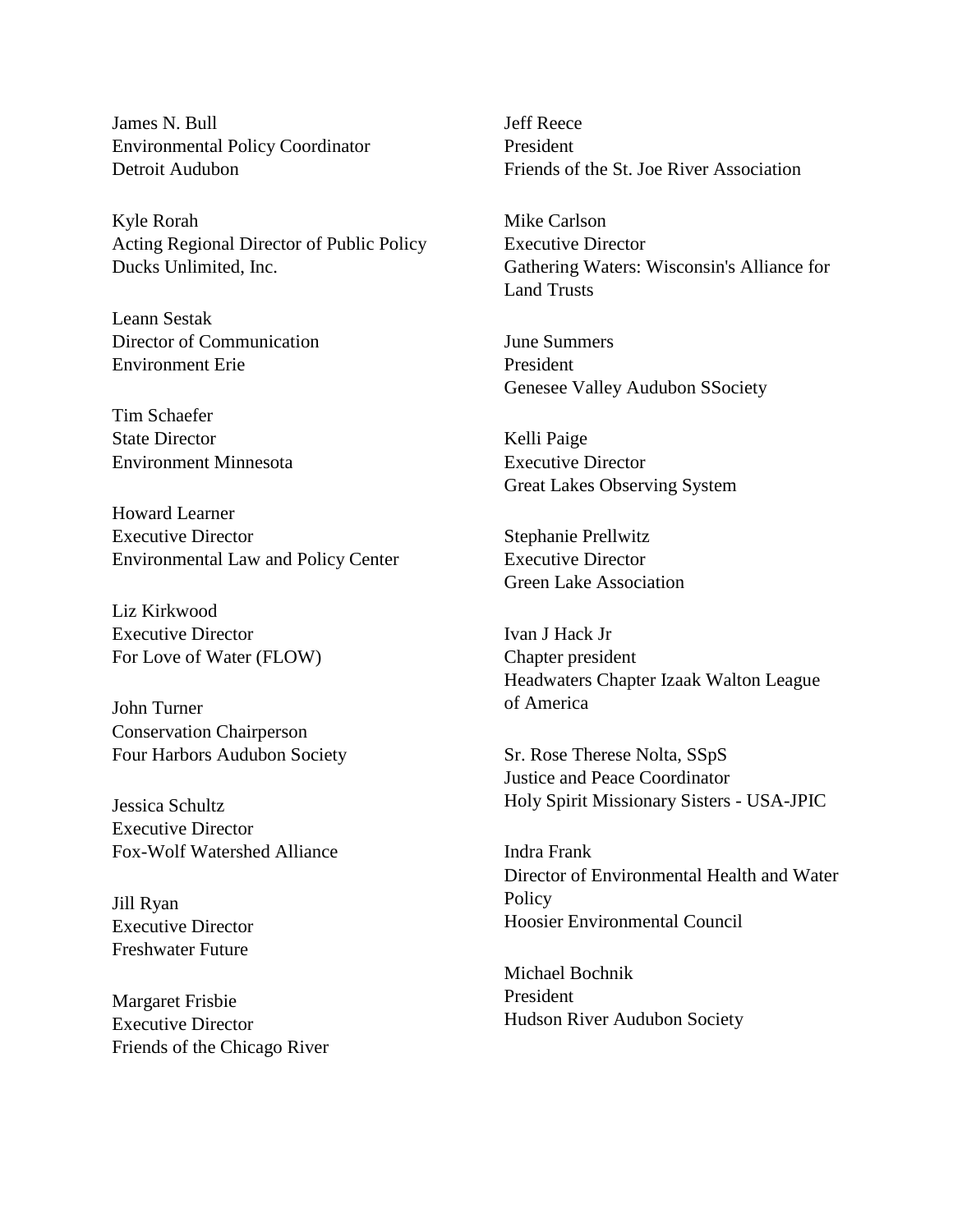Simone DaRos Vice President Huntington-Oyster Bay Audubon Society

Brad Jensen Executive Director Huron Pines

Laura Rubin Executive Director Huron River Watershed Council

Edward L Michael Government Affairs Chair Illinois Council of Trout Unlimited

Charlie Palmgren Illlimois Division President Illinois Division, Izaak Walton League of America

Keith W. Halper Indiana Division President Indiana Division, Izaak Walton League of America

Dean Farr Executive Committee Member Indiana Sportsmen's Roundtable

Capt. Mike Schoonveld Executive Secretary Indiana's North Coast Charter Association

Don E. Robertson Pennsylvania State President Izaak Walton League of America, Pennsylvania

Rick Graham Chair

Izaak Walton League of America, National Great Lakes Committee

Joseph Smith Youth & Health Coordinator Junction Coalition

Capt.David Spangler Vice President Lake Erie Charter Boat Assn

James Kettler Executive Director Lakeshore Natural Resource Partnership

Chris Carson President League of Women Voters of the United **States** 

Lisa Wozniak Executive Director Michigan League of Conservation Voters

Amy Trotter Executive Director Michigan United Conservation Clubs

Cheryl Nenn Riverkeeper Milwaukee Riverkeeper

Brenda Coley Co-Executive Director Milwaukee Water Commons

Darrell Gerber Policy Analyst Minnesota Center for Environmental Advocacy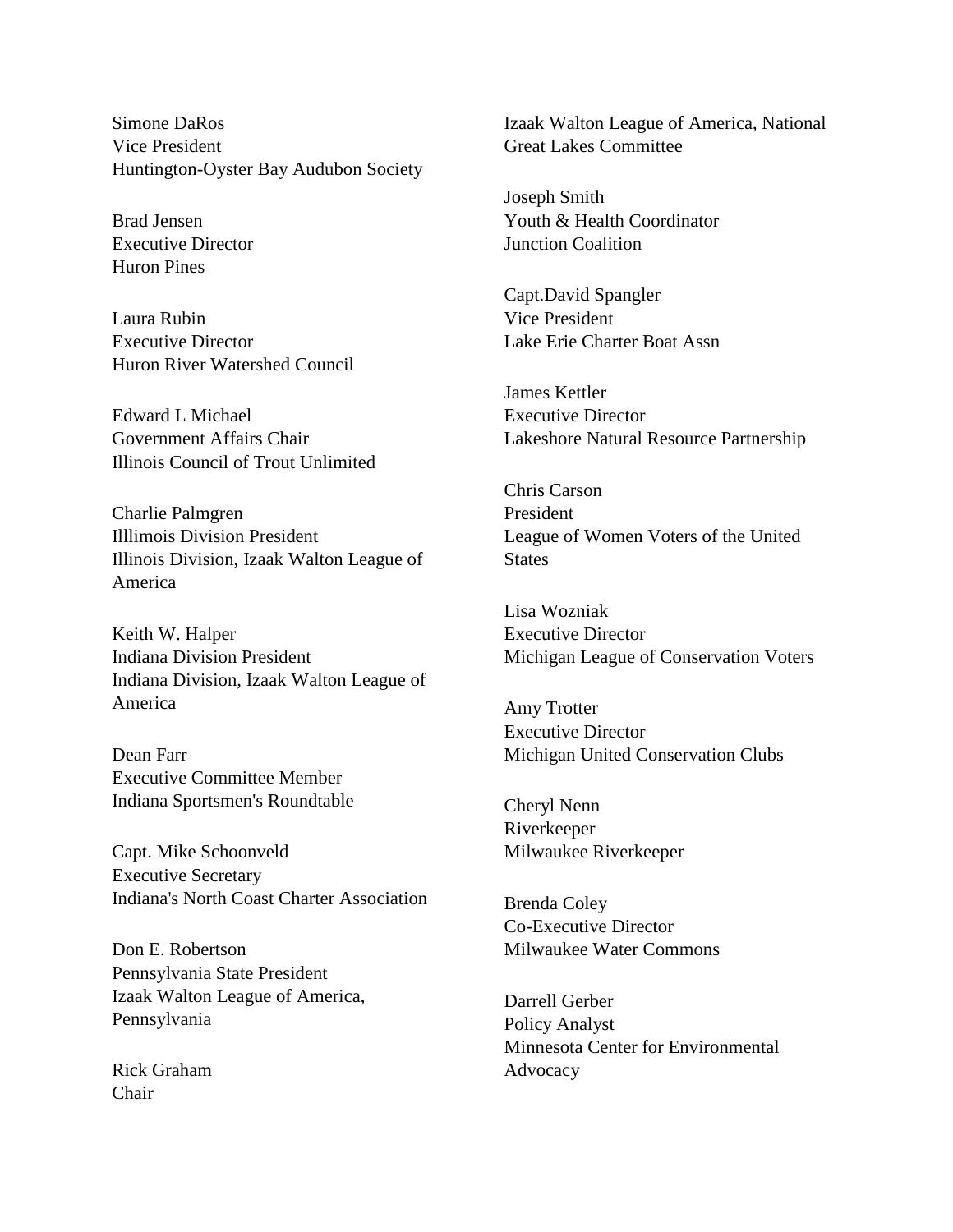Steve Morse Executive Director Minnesota Environmental Partnership

Lynn McClure Senior Director National Parks Conservation Association

Mike Shriberg Regional Executive Director National Wildlife Federation

Melinda Hughes President Nature Abounds

Debbie OKane President North Fork Audubon Society

Larry Federman President Northern Catskills Audubon Society

Tom Langen Board Vice President Northern New York Audubon

Kathryn Heintz Executive Director NYC Audubon

Matt Misicka President Ohio Conservation Federation

Kristy Meyer Vice President of Policy Ohio Environmental Council Maryanne Adams Conservation Chair Onondaga Audubon

Elinor Barber Vice President Orange County Audubon Society Inc

Kris Patterson Executive Director Partners for Clean Streams Inc.

Connie Bakall President Putnam Highlands Audubon Society

Irene Senn Coordinator Religious Coalition for the Great Lakes

Lori Andresen President Save Our Sky Blue Waters

Natalie Johnson Executive Director Save the Dunes

John Peach Executive Director Save the River - Upper St. Lawrence Riverkeeper

Anne Swaim Executive Director Saw Mill River Audubon

Andrea Densham Senior Director of Policy Shedd Aquarium